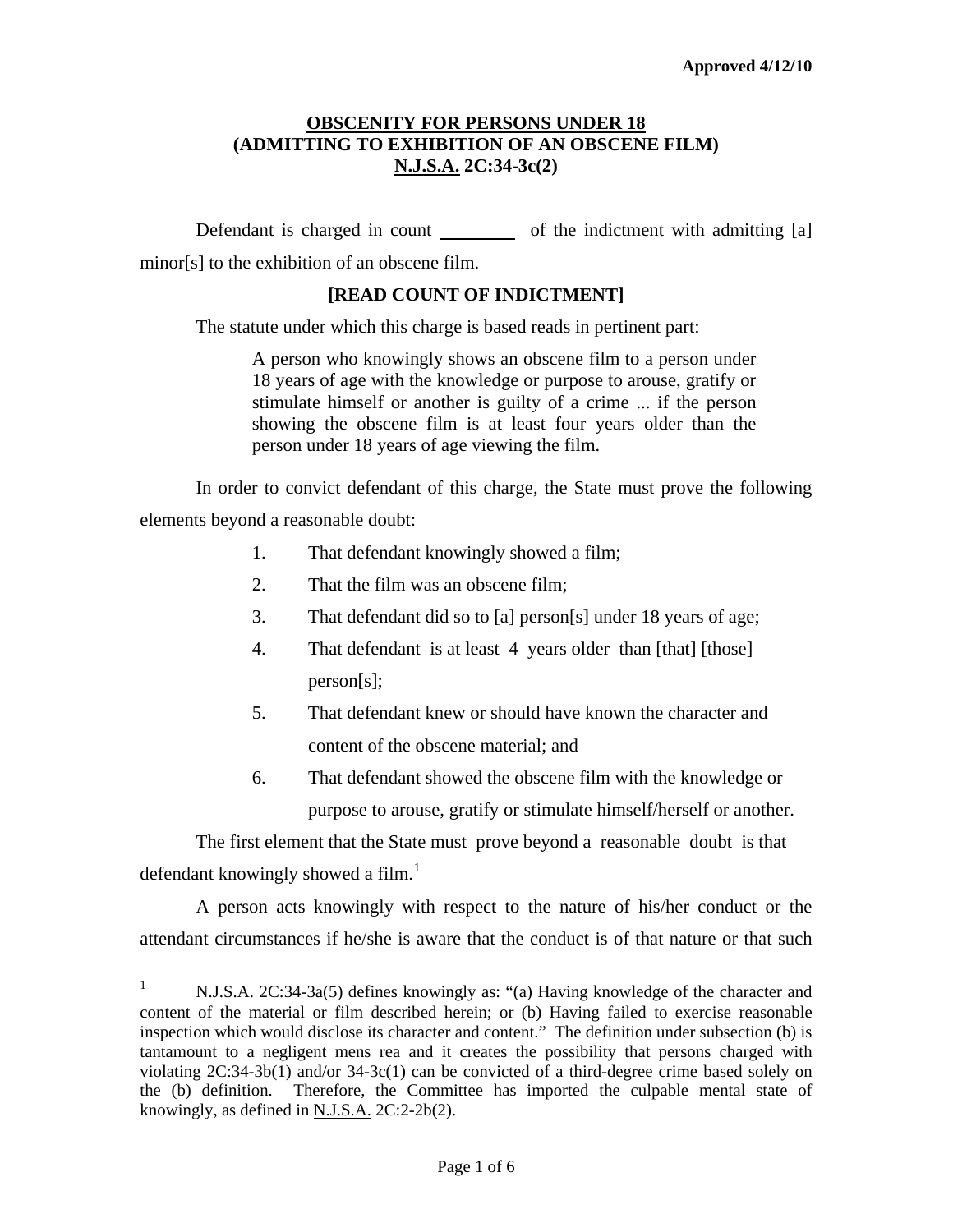circumstances exist or the person is aware of a high probability of their existence. A person acts knowingly with respect to a result of the conduct if he/she is aware that it is practically certain that the conduct would cause a result. "Knowing," "with knowledge," or equivalent terms have the same meaning.

Knowledge is a condition of the mind. It cannot be seen and can only be determined by inference from defendant's conduct, words or acts. A state of mind is rarely susceptible of direct proof but must ordinarily be inferred from the facts. Therefore, it is not necessary that the State produce witnesses to testify that an accused said that he/she had a certain state of mind when he/she did a particular thing. It is within your power to find that such proof has been furnished beyond a reasonable doubt by inference which may arise from the nature of his/her acts and conduct and from all he/she said and did at the particular time and place and from all the surrounding circumstances established by the evidence.

Showed means defendant either caused or allowed the film to be seen.<sup>[2](#page-0-1)</sup>

The second element that the State must prove beyond a reasonable doubt is that the film shown was an obscene film.

Obscene film means any motion picture film or preview or trailer to a film, not including newsreels portraying actual current events or pictorial news of the day, in which a scene, taken by itself:

- (a) Depicts a specified anatomical area or specified sexual activity, or the simulation of a specified sexual activity, or verbalization concerning a specified sexual activity; and
- (b) Emits sensuality sufficient, in terms of the duration and impact of the depiction, to appeal to prurient interest. $3$

"Specified anatomical area" means:

(a) Less than completely and opaquely covered human genitals, pubic region, buttock or female breasts below a point immediately above the top of the areola; or

<span id="page-1-1"></span> $\frac{1}{2}$ N.J.S.A. 2C:34-3a(7).

<span id="page-1-0"></span><sup>3</sup> N.J.S.A. 2C:34-3a(2).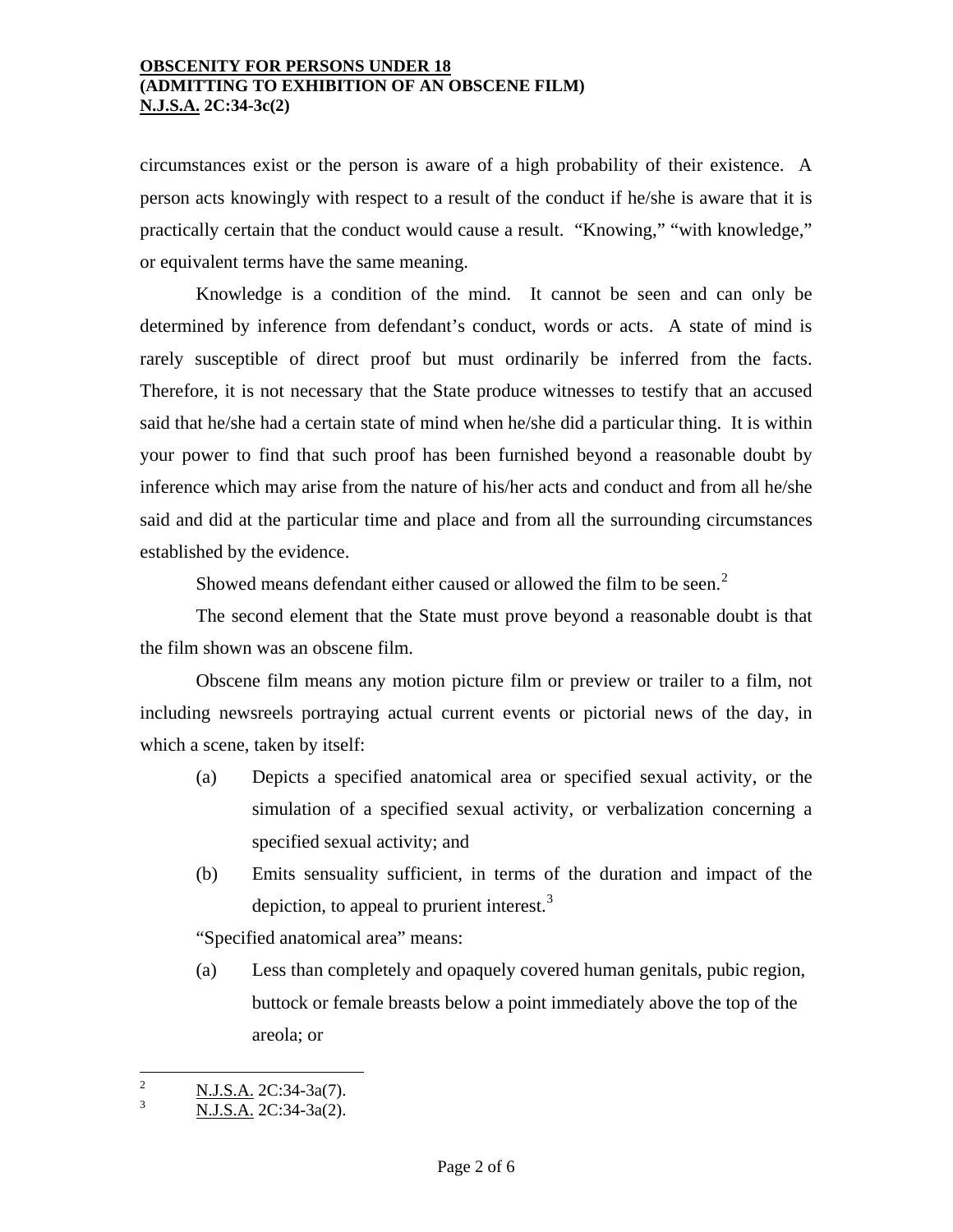(b) Human male genitals in a discernibly turgid state, even if covered.<sup>[4](#page-1-1)</sup>

"Specified sexual activity" means:

- (a) Human genitals in a state of sexual stimulation or arousal; or
- (b) Any act of human masturbation, sexual intercourse or deviate sexual intercourse; or
- (c) Fondling or other erotic touching of covered or uncovered human genitals, pubic region, buttock or female breast.<sup>[5](#page-2-0)</sup>

The third element that the State must prove beyond a reasonable doubt is that the person[s] to whom defendant showed the obscene film [was] [were] under 18 years of age.

The fourth element that the State must prove beyond a reasonable doubt is that defendant was at least 4 years older than [that] [those] person[s].

The fifth element that the State must prove beyond a reasonable doubt is that defendant either had knowledge of the character and content of the film, or failed to exercise reasonable inspection which would have disclosed its character or content.<sup>[6](#page-2-1)</sup>

 The requisite knowledge with regard to the character and content of the material and of the age of the person may be inferred in the case of an actor who admits to a film obscene for a person under 18 years of age a person who is under 18 years of age.<sup>[7](#page-2-2)</sup>

An inference is a deduction of fact that may be drawn logically and reasonably from another fact or group of facts established by the evidence. Whether or not an inference should be drawn is for you to decide using your own common sense, knowledge and everyday experience. Ask yourselves, is it probable, logical and reasonable? However, you are never required or compelled to draw an inference. You alone decide whether the facts and circumstances shown by the evidence support an inference and you are always free to draw or not to draw an inference. If you draw an inference, you should weigh it in connection with all the other evidence in the case, keeping in mind that the burden of proof is upon the State to prove all the elements of the

<span id="page-2-3"></span> $\frac{1}{4}$ N.J.S.A. 2C:34-3a(3).

<span id="page-2-0"></span><sup>5</sup> N.J.S.A. 2C:34-3a(4).

<span id="page-2-1"></span><sup>6</sup> N.J.S.A. 2C:34-3a(5).

<span id="page-2-2"></span><sup>7</sup> N.J.S.A. 2C:34-3d.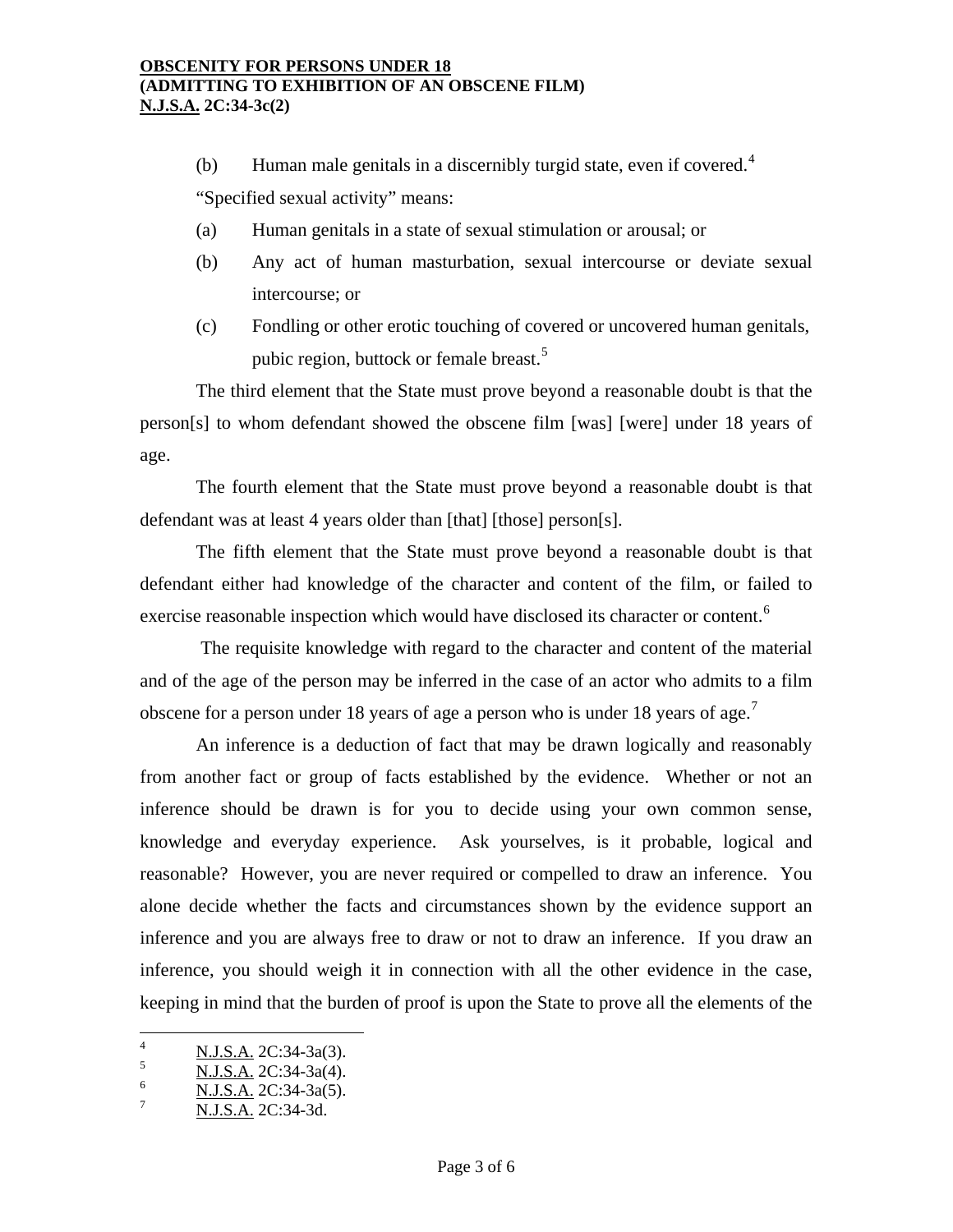crime beyond a reasonable doubt.

The sixth element that the State must prove beyond a reasonable doubt is that defendant showed the obscene film with the knowledge or purpose to arouse, gratify or stimulate himself/herself or another.

I have already defined knowingly. The same definition applies to this element of the offense as well.

A person acts purposely with respect to the nature of his/her conduct or a result thereof if it is his/her conscious object to engage in conduct of that nature or to cause such a result. A person acts purposely with respect to attendant circumstances if he/she is aware of the existence of such circumstances or he/she believes or hopes that they exist. "With purpose," "designed," "with design" or equivalent terms have the same meaning.

As in the case of knowledge, purpose is a condition of the mind. It cannot be seen and can only be determined by inference from defendant's conduct, words or acts. A state of mind is rarely susceptible of direct proof but must ordinarily be inferred from the facts. Therefore, it is not necessary that the State produce witnesses to testify that an accused said that he/she had a certain state of mind when he/she did a particular thing. It is within your power to find that such proof has been furnished beyond a reasonable doubt by inference which may arise from the nature of his/her acts and conduct and from all he/she said and did at the particular time and place and from all the surrounding circumstances established by the evidence. I previously defined inference. The same meaning applies here.

If after a consideration of all the evidence, you are convinced beyond a reasonable doubt, that the State has proved all of the elements of the crime, then your verdict must be guilty.

If, however, after a consideration of all the evidence, you find that the State has failed to prove each and every element of the crime beyond a reasonable doubt, then your verdict must be not guilty.

## **[CHARGE WHERE APPROPRIATE]**

It is an affirmative defense to a prosecution of this offense, which the defendant must prove by a preponderance of the evidence, that: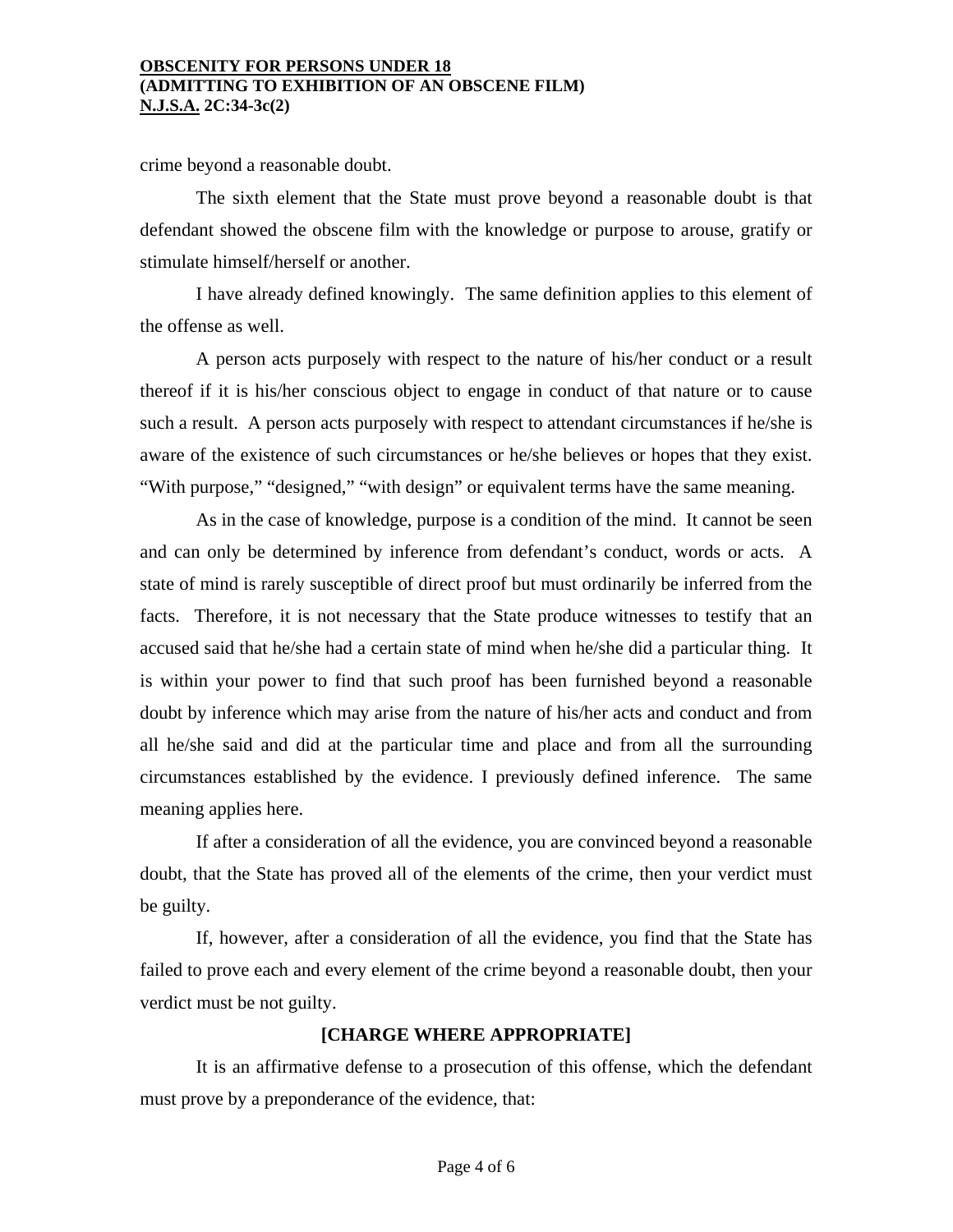- (a) The person under age 18 falsely represented in or by writing that he/she was age 18 or over; and
- (b) The person's appearance was such that an individual of ordinary prudence would believe him/her to be age 18 or over; and
- (c) The showing to the person was made in good faith relying upon such written representation and appearance and in the reasonable belief that he/she was actually age 1[8](#page-2-3) or over. <sup>8</sup>

The term "preponderance of the evidence" means that amount of evidence that causes you to conclude that the affirmative defense is probably true. To prove an affirmative defense by the preponderance of the evidence, a party must convince you that it is more probable than not.

If the evidence on a particular issue is equally balanced, that issue has not been proven by a preponderance of the evidence. Therefore, the party having the burden of proving that issue has failed with respect to that particular issue.<sup>[9](#page-4-0)</sup>

Keep in mind, however, that although the burden rests upon the defendant to establish the affirmative defense by a preponderance of the credible evidence, the burden to establish the defendant guilty of the offense charged here beyond a reasonable doubt is always on the State, and that burden never shifts.

# **[CHARGE WHERE APPROPRIATE]**

It is [also] an affirmative defense to a prosecution of this offense, which the State must disprove beyond a reasonable doubt, that the defendant is an employee in a motion picture theater who has no financial interest in that motion picture other than his/her wages and has no decision-making authority or responsibility with respect to the selection of the motion picture show which is exhibited.<sup>[10](#page-4-1)</sup>

If after a consideration of all the evidence, you find that the State has not proven

 $\overline{a}$ 

<sup>8</sup> State v. Blecker, 155 N.J. Super. 93, 102 (App. Div. 1978) (holding that a similar statutory defense within the predecessor statute, N.J.S.A. 2A:115-1.8, required that "a defendant must establish `not some but all of the factual elements enumerated in the enactment relating thereto.' Cf. Sportsman 300 v. Nutley Bd. Of Comm'rs, 42 N.J. Super. 488, 493 (App. Div. 1956).")

<span id="page-4-1"></span><span id="page-4-0"></span><sup>9</sup>  $^{9}$  Model Civil Jury Charge 1.12H.

N.J.S.A. 2C:34-3e(2).